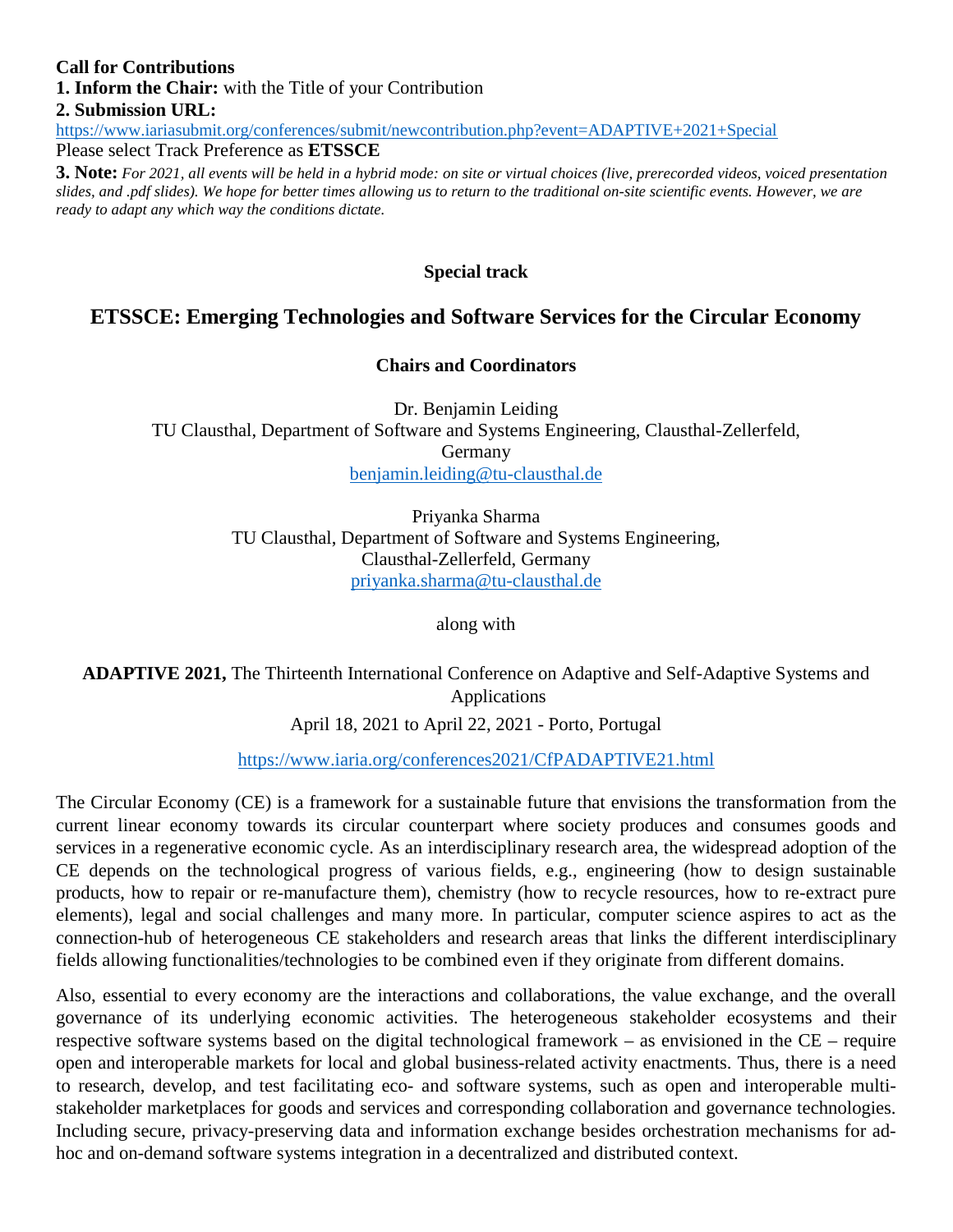Future and emerging technologies, such as 5G, blockchains, Industry 4.0, the Internet of Things, and autonomous smart machines are critical for the transition to Circular Economy. This special track targets approaches along the research of emerging technologies and software ecosystems and services for the CE.

We solicit both academic, research, and industrial contributions. We welcome technical papers presenting research and practical results, position papers, survey papers addressing the key problems and solutions on any of the above topics, and short papers on work in progress. Topics include, but not limited to:

### **The topics of interest for include, but are not limited to:**

- Heterogeneous multi-stakeholder ecosystems and their corresponding infrastructure
- Software Engineering approaches for CE ecosystems and services
- Self-organizing and evolutionary CE services
- Conflict-resolution and governance mechanisms
- Technology enablers for the CE, e.g., IoT Blockchain, 5G, etc.
- CE Service orchestration and composition
- Smart services and service provisioning
- Trust, transparency, security  $&$  privacy
- Digital life cycle management
- Case studies and benchmark examples related to all of the above topics
- Experience reports related to all of the above topics
- Models, tools, and methods supporting all of the above topics

#### **Contribution types**

- Regular papers [in the proceedings, digital library]
- Short papers (work in progress) [in the proceedings, digital library]
- Presentations: slide only [slide-deck posted on [www.iaria.org](http://www.iaria.org/)]
- Demos: two pages [posted on [www.iaria.org](http://www.iaria.org/)]

## **Important Datelines**

- Inform the Chair: As soon as you decided to contribute
- Submission: March 4, 2021
- Notification: March 20, 2021
- Registration: April 1, 2021
- Camera-ready: April 1, 2021

*Note: These deadlines are somewhat flexible, providing arrangements are made ahead of time with the chair.*

#### **Paper Format**

- See: <http://www.iaria.org/format.html>
- Before submission, please check and comply with the editorial rules: <http://www.iaria.org/editorialrules.html>

## **Publications**

- Extended versions of selected papers will be published in IARIA Journals: [http://www.iariajournals.org](http://www.iariajournals.org/)
- Print proceedings will be available via Curran Associates, Inc.: <http://www.proceedings.com/9769.html>
- Articles will be archived in the free access ThinkMind Digital Library: [http://www.thinkmind.org](http://www.thinkmind.org/)

#### **Paper Submission**

<https://www.iariasubmit.org/conferences/submit/newcontribution.php?event=ADAPTIVE+2021+Special>